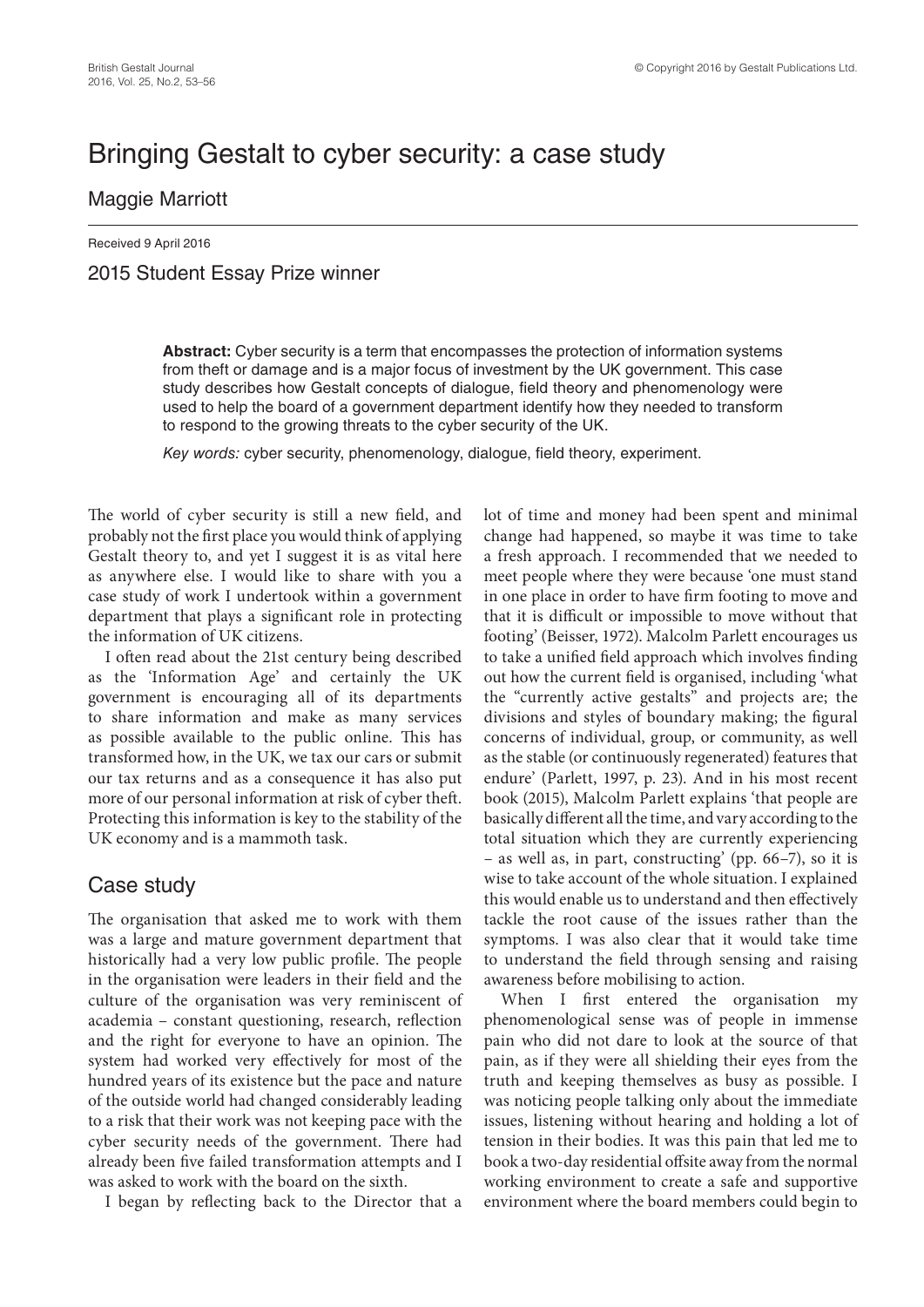acknowledge and accept the true reality of the situation and of each other's feelings.

I did not yet know how I was going to use the event but I knew it was desperately needed. In preparation for the offsite residential, I talked formally and informally face-to-face to as many people as I could about their work and how they felt, how the organisation was run, who did what, why and when, to help me identify which patterns became figural, because '[L]ives and collective systems intertwine and need to be considered together as a *unified field*' (Parlett, 1997, p. 1, original italics). The figures I noticed are explained in the table below.

Whilst I was identifying potential figures for attention there was a major change in the field with the arrival of a new senior leader.

# A new leader

The new leader was curious about my work and why it was necessary. I knew that at our first meeting I needed to be fully present and to have 'energetic availability and fluid responsiveness' (Chidiac and Denham-Vaughan, 2007). The conversation was initially stilted; there was little eye contact and a lot of leg twitching by the leader. I began by explaining my research and thoughts for the offsite event, making sure I pitched at the same level of energetic intensity I was sensing from him. I then sat back and asked him how well this resonated with his own perspectives since joining and what his needs were. Slowly the eye contact increased and his body relaxed as he too sat back in his chair and the depth of the conversation grew.

By the end of the conversation he declared he would be my new sponsor and we discussed other ways I could support him to build relationships in the organisation. After the meeting, in my imagination, I saw him as a being like a new child arriving at school as the head boy; he doesn't know either the written or unwritten rules and has no friends, or anyone to go to lunch with who could teach him. The other pupils all know each other well and know how to work the system; they don't need this new boy, are suspicious of him and close him out. A challenging position to be in as a leader.

# The two-day offsite

Prior to the offsite I captured the huge number of meetings the board attended, what news stories they shared on the intranet and people's perceptions of how the organisation was being run. Based on the

| The organisation was a closed system                                                                                 | A closed organisation 'places great value on its organization charts, division of<br>labor, superior-subordinate relations, policies, processes, controls, and stability,<br>rather than customers, suppliers, markets, technologies, or community' (NTL<br>Institute, 2014, pp. 285-6).<br>The axes in complex systems (Waldrop, 1992) range from rigid stability to<br>chaotic turbulence; this organisation was closer to the rigid stability end of the<br>spectrum making the system resistant to change.<br>The organisation's view of itself was of being highly valued and highly<br>functioning but all knew this to be untrue. Beisser's paradoxical theory of<br>change suggests the organisation was trying to be what it was not which was<br>inhibiting their desire for change and 'that change occurs when one becomes<br>what he is, not when he tries to become what he is not' (Beisser, 1972). I have<br>found the model of 'Immunity to Change' (Kegan and Laskow Lahey, 2009) a<br>helpful approach to understanding resistance and the 'multiple forces  many<br>of which pull in different directions' (Nevis, 2001, p. 147). |  |  |
|----------------------------------------------------------------------------------------------------------------------|-------------------------------------------------------------------------------------------------------------------------------------------------------------------------------------------------------------------------------------------------------------------------------------------------------------------------------------------------------------------------------------------------------------------------------------------------------------------------------------------------------------------------------------------------------------------------------------------------------------------------------------------------------------------------------------------------------------------------------------------------------------------------------------------------------------------------------------------------------------------------------------------------------------------------------------------------------------------------------------------------------------------------------------------------------------------------------------------------------------------------------------------------------|--|--|
| And stagnant in complexity theory<br>terms                                                                           |                                                                                                                                                                                                                                                                                                                                                                                                                                                                                                                                                                                                                                                                                                                                                                                                                                                                                                                                                                                                                                                                                                                                                       |  |  |
| People knew the reality of the situation<br>but nobody was voicing it, the corporate<br>script did not match reality |                                                                                                                                                                                                                                                                                                                                                                                                                                                                                                                                                                                                                                                                                                                                                                                                                                                                                                                                                                                                                                                                                                                                                       |  |  |
| Each person had a slightly different<br>perspective of the problem                                                   | The nature of the work and that each person was an 'expert' led to<br>fragmentation 'in which the people involved see themselves as more separate<br>than united, and in which information and knowledge are chaotic and<br>scattered' (Conklin, 2006, p. 3).                                                                                                                                                                                                                                                                                                                                                                                                                                                                                                                                                                                                                                                                                                                                                                                                                                                                                         |  |  |
| And related to each other as I-It                                                                                    | Most relationships were I-It rather than I-Thou (Buber, 1957) as when 'we<br>approach the people and things as if they were objects or functions whose<br>existence is for us to affect, control or manipulate' (Sills, 2012, p. 23).                                                                                                                                                                                                                                                                                                                                                                                                                                                                                                                                                                                                                                                                                                                                                                                                                                                                                                                 |  |  |
| The problem space was a 'wicked<br>problem'                                                                          | The environment the organisation was working within was one of severe<br>economic constraint and increasing technical and political complexity. It could<br>be described as 'wicked' where problems 'are never solved. At best they are<br>only re-solved - over and over again' (Rittel and Webber, 1973, p. 160).                                                                                                                                                                                                                                                                                                                                                                                                                                                                                                                                                                                                                                                                                                                                                                                                                                   |  |  |

**Table 1: A description of the organisation through a Gestalt lens**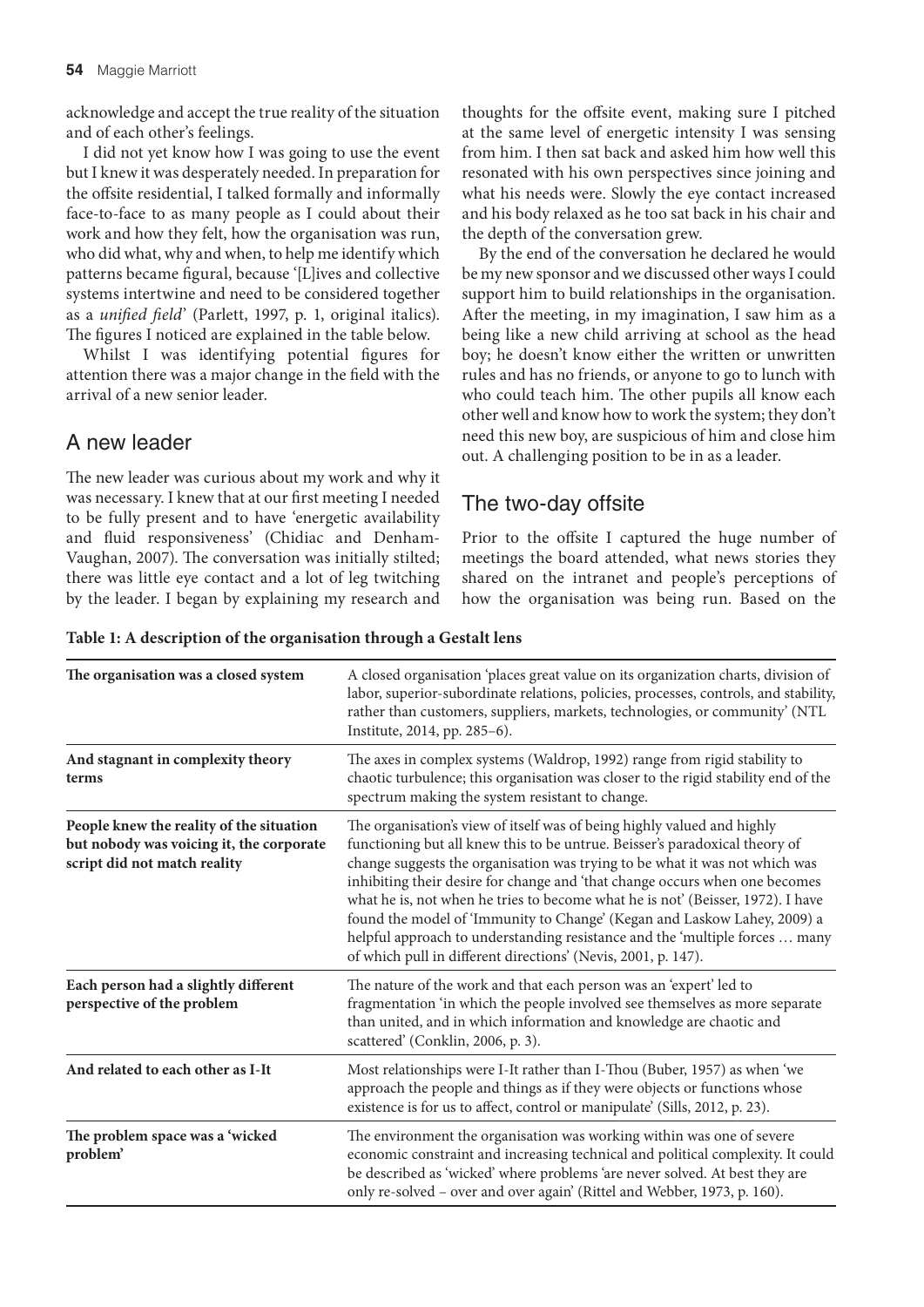quantitive and qualitative data I had gathered about the organisation and board members, I decided the outcome for the offsite event should be to bring into their awareness how they ran the organisation and provide the environment for good quality dialogue and contact. I believed they were exhibiting perfectly natural resistance to change, including the moderation to contact of desensitising by 'numbing and blocking communication of emotional, mental, and physical sensation, information and energy to and from the organization's external environment' (NTL Institute, 2014, p. 263). The board members had a predisposition to begin at the action stage of the Gestalt cycle of experience so I couched the outcome as a question, giving them the sense of an action focused event that could only be answered through contact and dialogue. What follows is a brief summary of my approach to the offsite process.

I developed a question-based agenda that enabled me to meet the needs of the attendees for structure whilst allowing me total flexibility to seek answers to the questions in the moment. I used the Disney creativity strategy technique developed by Robert Dilts (Dilts, 1994) because of its simplicity to use and its natural fit for the four corners of the room. I set up three corners of the room as 'dreamer', 'realist' and 'critic' along with quantitative information to befit each. In the fourth corner I built a 'campfire' encircled by chairs and named it the 'neutral corner'. Knowing that sitting around a campfire tends to have a comforting and soothing impact on people I felt this would promote a relaxed atmosphere for interaction and dialogue and this is where I asked them to begin.

The attendees had little or no opportunity to hear directly from the public about the value of their work. In fact, it is likely most UK citizens are totally unaware of the difference their work makes every day. I found myself wanting to reconnect their work with the emotional impact it has. From my Gestalt training, I knew that I was part of the field and so I began by telling them how important it was to my family and me that the organisation was as good as it could be. I was relying on them to do their best work to help keep my daughters safe. I then explained that my co-facilitators and I would reflect and bring to their awareness what was happening, as well as our phenomenological response, when we thought it would be useful, something which caused a few raised eyebrows at first.

I asked them to leave their roles out of the circle and to tell each other stories about experiences from their working life with the aim of providing opportunities for I-Thou (Buber, 1957) moments of relating. After what felt like an initially uncomfortable way of being for the group, I took them back into their comfort zone of analysing the data around the room, encouraging

them to discuss whatever became figural. On return to the campfire there was muttering between people, many crossed arms and furrowed brows which led me to think people were 'holding back' rather than openly discussing their concerns. At this point, I brought out a blow-up elephant and asked if there was an 'elephant in the room', with the hope of giving the group the opportunity to make issues figural. It brought great laughter and did lead to a discussion of key issues such as the unrealistic quantity and diversity of the demands made of them; the lack of coherence of their work; and the unsupportive behaviour of some key stakeholders. As the two days progressed the discussions grew in depth and quality and the group started to put the elephant in the middle of the circle themselves suggesting their growing awareness and acceptance of what had previously been unspoken. By the end of day two, my role as facilitator was minimal and the power of the group was strong. They spent the majority of the time in the awareness phase, sometimes moving to mobilising and then back to awareness. It was only in the last hour of the two days that they spoke unanimously of their commitment to a new a direction and their full support for the new leader.

#### The results

As a result of the offsite work a paper outlining the need for major transformational change was quickly put to the full board and accepted. A summary of the transformation agenda with a Gestalt lens is below.

The board now meet and regularly have healthy dialogue and the transformation was announced across Whitehall. The organisation's engagement model is now focused on customer needs and ongoing communication, both face-to-face and online with the creation of blogs and a Twitter feed that would have been unthinkable just six months earlier.

# **Conclusion**

I hope this case study has shown how taking a Gestalt approach of meeting people where they are and encouraging others to do the same can be deeply effective. The powerful combination of dialogue, field theory and phenomenology played a large part in my client's decision to transform their way of leading and working and ensuring the vitality of their department and the protection of UK citizens' information for years to come.

In the Western world, where collaboration, knowledge and information-sharing across organisational boundaries are key to the health and vitality of all organisations and the people within them, I believe the theories and application of Organisational Gestalt have